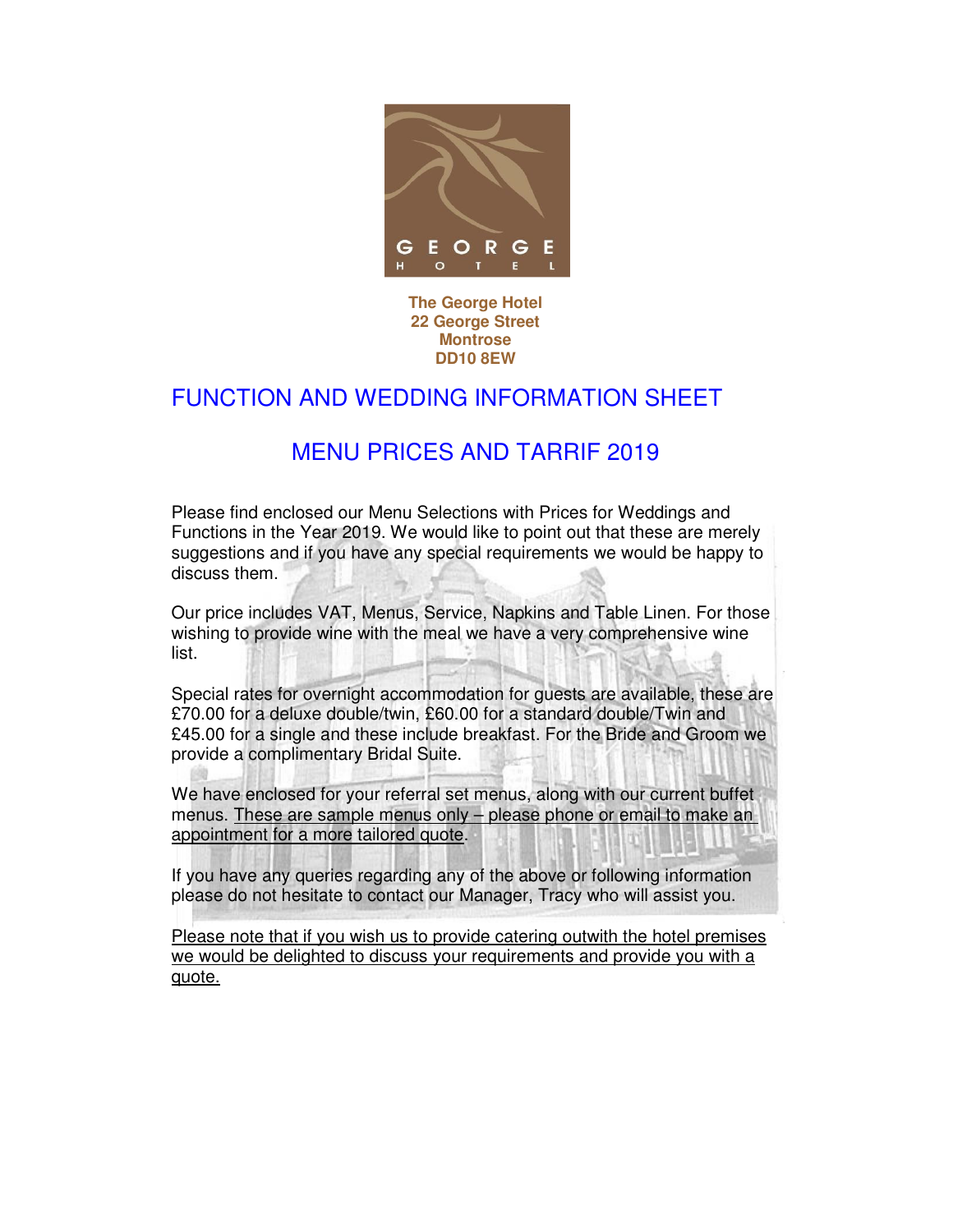# Set Menu 1

Chef's Soup of the Day Smoked Haddock Pate w Crackers Pan Fried Mushrooms w Napoli Sauce & Mozzarella Topping

Home Made Steak & Ale Pie Supreme of Chicken filled  $\underline{w}$  Haggis served  $\underline{w}$  Whisky  $\mathfrak{C}$ Mushroom Sauce Poached Haddock w Mint & Pea Sauce

Served with the Chefs selection of Vegetables and Potatoes

Fresh Fruit Salad Lemon Meringue Pie Choice of Gateau

j

Tea or Coffee w Fudge

From £22.95 per person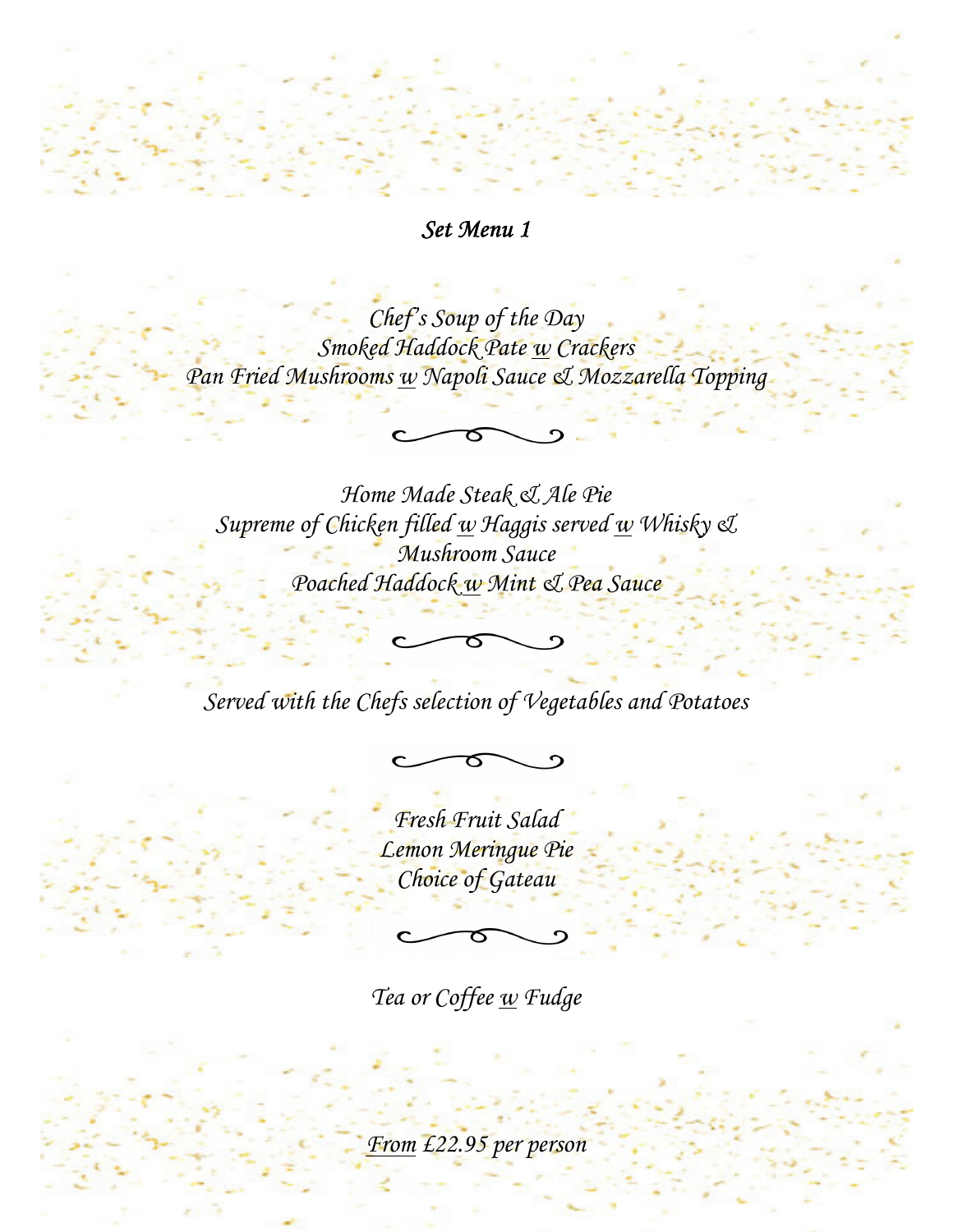### Set Menu 2

Cream of Tomato & Basil Soup Breaded Mushrooms filled w Stilton & served with Garlic Dip Haggis & Black Pudding Tower

Roast Silverside Beef Chasseur Supreme of Chicken filled  $\underline{w}$  Brie & Broccoli served  $\underline{w}$  Creamy Mushroom Sauce Fillet of Salmon Champ Style

Served with the Chefs selection of Vegetables and Potatoes

Sticky Toffee Pudding & Custard Roasted Fruit Served with Sorbet Raspberry Crannachan

Tea or Coffee <u>w</u> Fudge

From £24.95 per person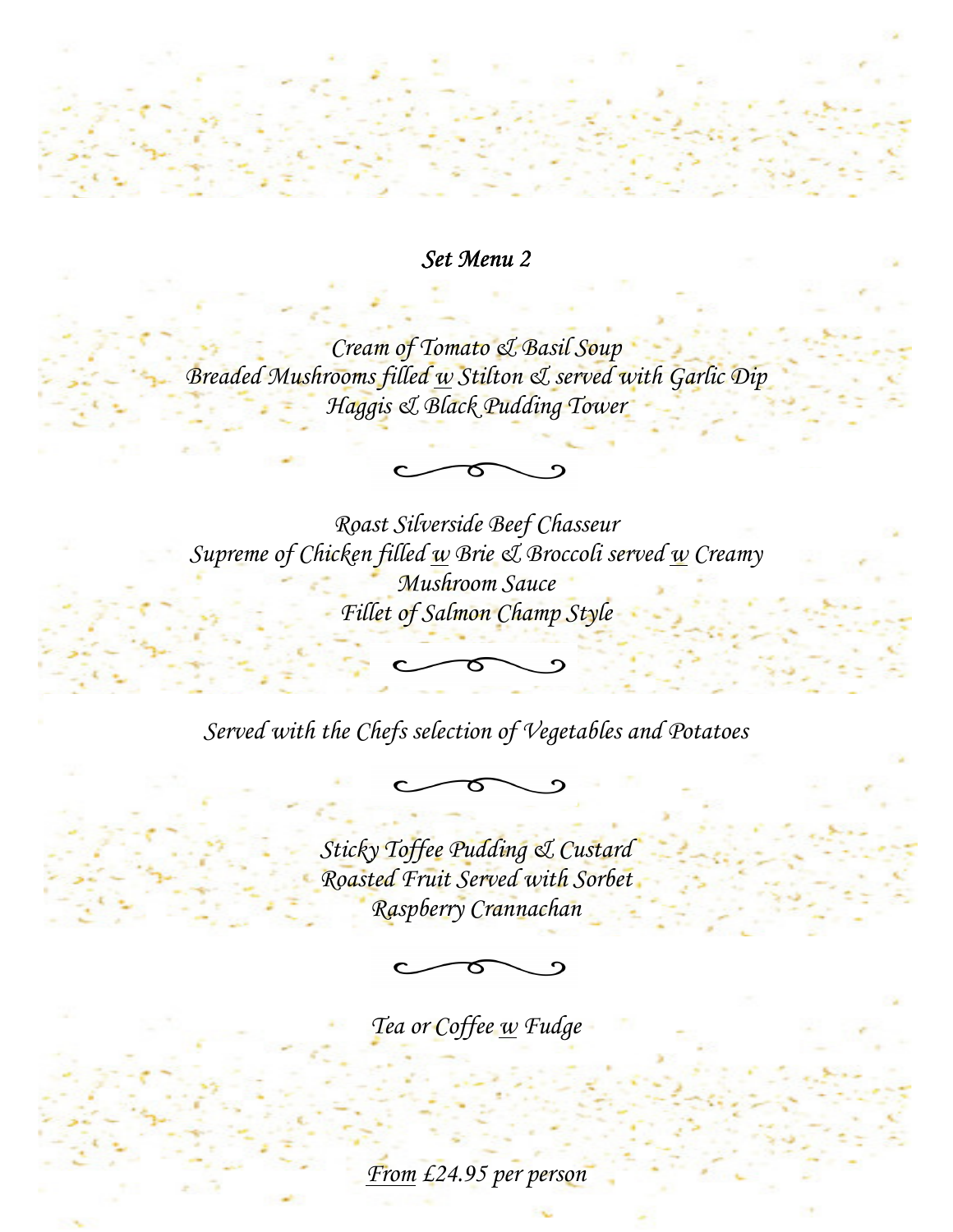Set Menu 3

Carrot & Coriander Soup Filo Coated King Prawns Served with Sweet Chilli Sauce Haggis Bon Bon w Wholegrain Mustard Dip

ర

Roast Tenderloin of Pork w Apple & Cider Gravy Oven Baked Salmon Wrapped in Bacon with Maple Syrup Glaze Chicken Breast filled with Chorizo w Pink Peppercorn Sauce

Served with the Chefs selection of Vegetables and Potatoes

Chocolate Brownie Sundae Chef's Raspberry & White Chocolate Cheesecake Apple Pie & Cream

Tea or Coffee w Fudge

From £26.95 per person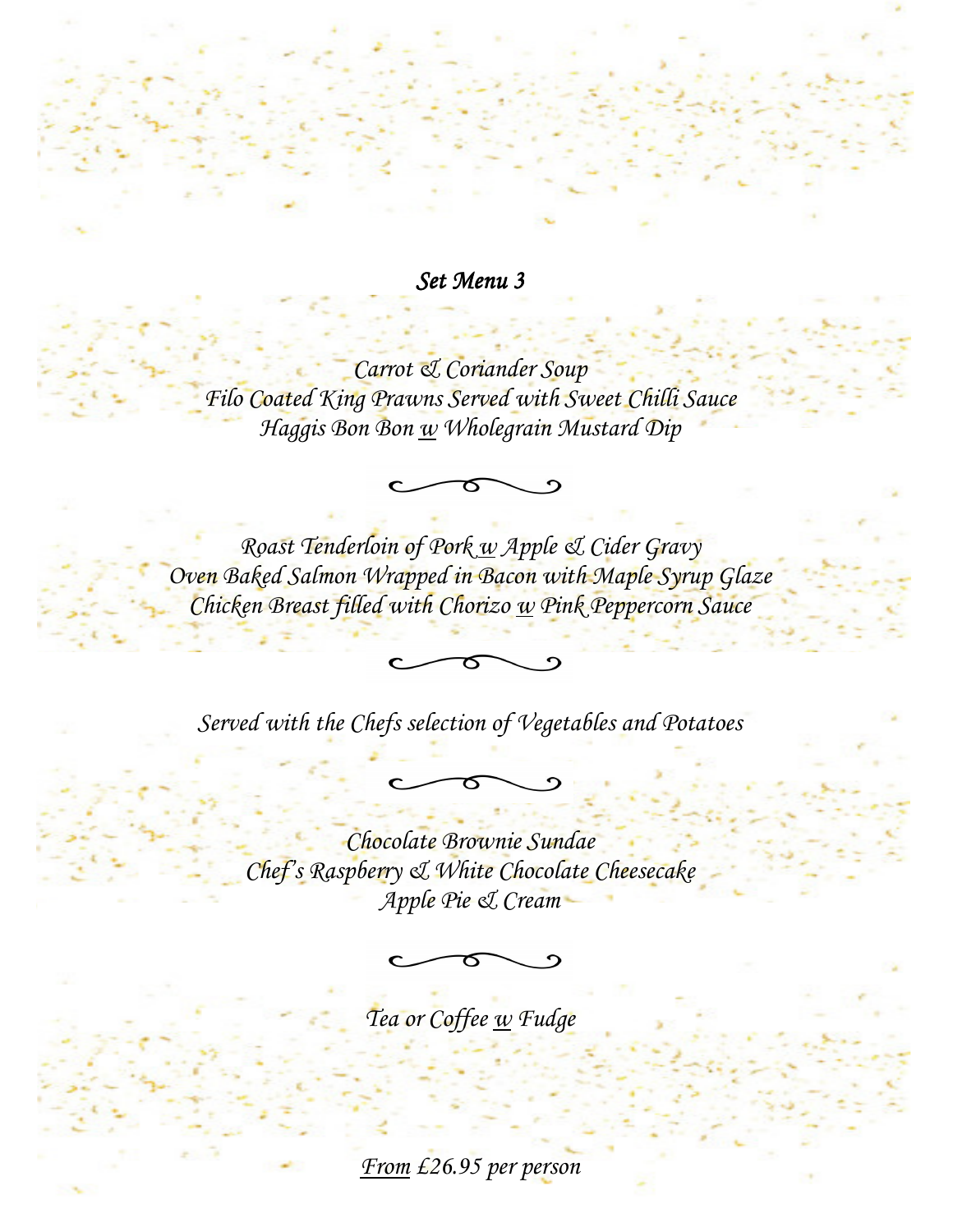### Alternative Options

#### Starter

**Chef's Homemade Soup of the Day** – (Lentil, Carrot & Coriander, Cream of Cauliflower, Broccoli & Stilton, Scotch Broth, Vegetable Broth, Cream of Chicken & Sweetcorn, Tomato & Basil, Cream of Mushroom, Potato & Leek, Sweet Potato & Chilli or Butternut Squash)

> Prawn Cocktail Garlic Mushrooms either served with Napoli sauce or in a Cream Sauce

> > Pate & Oatcakes

Honeydew Melon w Fresh Fruit Surround & Raspberry Coulis Watermelon & Feta Cheese Salad w Mint Dressing Pate with Red Onion & Apple Marmalade

### Main Courses

Poached Haddock with Choice of Sauce - Lemon & Tarragon, Mornay, Red Pepper Stew Poached Salmon with Choice of – Lime & Chilli Dressing, Honey Mustard Dressing, Red Pepper

Stew

Roast Beef: Chasseur or with Yorkshire Pudding Chicken Breast wrapped in Bacon with an Onion Gravy or filled with Black Pudding or Haggis served with either a Whisky or Peppercorn Sauce Roast Loin of Pork with Apple & Cider Gravy Roas<del>t Lam</del>b <u>w</u> Caramelised Shallot & Mint Gravy Steak & Ale Pie Vegetarian Dishes on request

#### **Desserts**

Selection of Ice Cream Sticky Toffee Pudding & Ice Cream  $Chefs Cheesecake - Various flavours available$ Brandy Basket or Meringue Nest with Roasted Fruit & Sorbet  $Chef's \t\textit{Roulade} - \textit{Various} \textit{flavours available}$ Lemon Meringue Pie

White Chocolate & Raspberry Tart Sticky Orange Gateau Apple Pie & Custard  $R$ hubarb Crumble  $\mathcal Q$  Cream Coffee & Mandarin Gateau Black Forest Gateau Please ask for current selection Waffles with Chocolate sauce or Strawberries & Cream

 $Chocolate$  or Blondie Brownie Squares  $w$  Ice Cream and Fudge Sauce Trifle – various Options

Tiramisu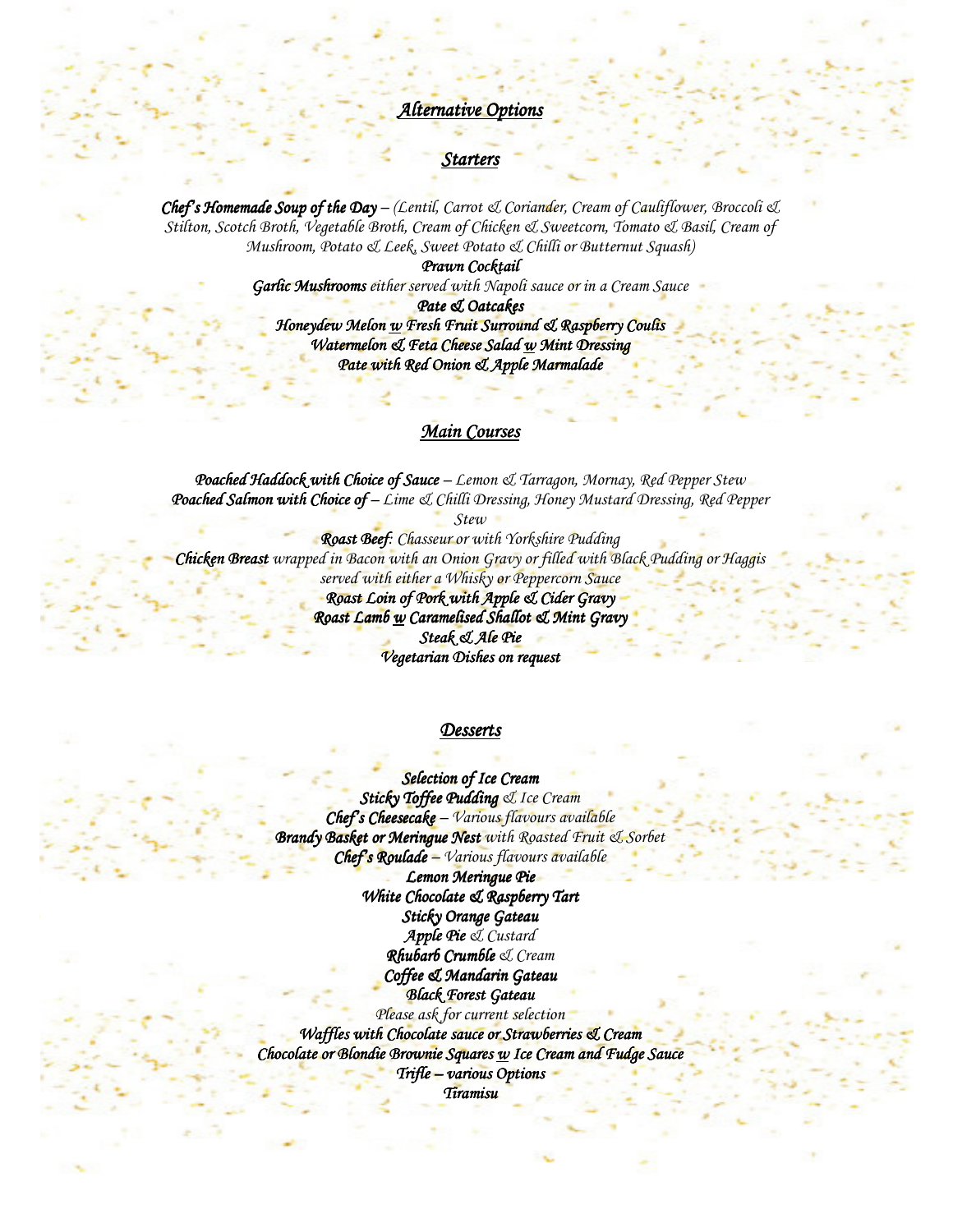# Buffet Options

Bacon Roll/Chip Buttie - £2.95 per person

Stovies with Oatcakes-£6.95 per person

Sandwiches & Sausage Rolls - £5.95 per person Add Soup - £8.95 per person

> Mini Indian Savoury Selection Filo coated King Prawns Mini Sweet Potato Turnovers Macaroni Cheese Bites £5.95 per person

Vegetable Pakora Mini Party Quiche Breaded Chicken Goujons Mini Fish 'n' Mushy Pea Rosti £7.95 per person

Savoury Egg Chicken & Bacon Pie Mini Yorkshire Pudding Selection Hot 'n' spicy Breaded Prawns £8.25 per person

Mini Duck Spring Rolls Peppered Steak Pie-Mini Mediterranean Bruschetta Selection Vegetable Pakora Sausage Rolls £8.95 per person

> Mini Beetroot & Feta Turnover Savoury Egg Breaded Chicken Goujons Vegetable Samosas Macaroni Cheese Bites £8.95 per person